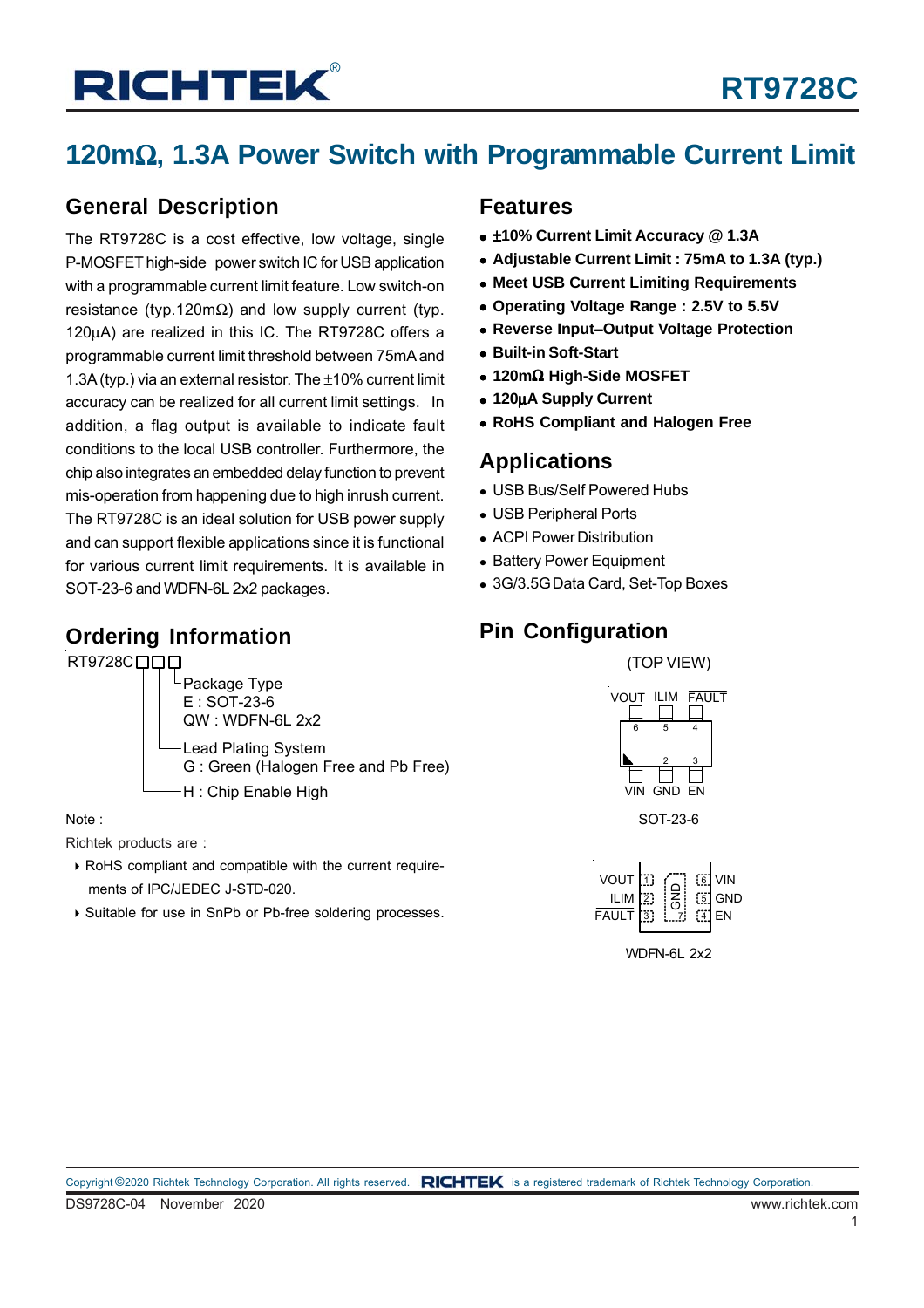## **RT9728C**



### **Marking Information**

RT9728CHGE

42=DNN

42= : Product Code DNN : Date Code





3W : Product Code W : Date Code

## **Typical Application Circuit**



### **Functional Pin Description**

| Pin No.         |                       | <b>Pin Name</b> | <b>Pin Function</b>                                                                                                                                       |  |  |  |
|-----------------|-----------------------|-----------------|-----------------------------------------------------------------------------------------------------------------------------------------------------------|--|--|--|
| <b>SOT-23-6</b> | <b>WDFN-6L 2x2</b>    |                 |                                                                                                                                                           |  |  |  |
|                 | 6                     | VIN             | Input voltage.                                                                                                                                            |  |  |  |
| $\overline{2}$  | 5.<br>7 (Exposed Pad) | <b>GND</b>      | Ground. The exposed pad must be soldered to a large PCB and<br>connected to GND for maximum power dissipation.                                            |  |  |  |
| 3               | 4                     | <b>EN</b>       | Chip enable.                                                                                                                                              |  |  |  |
| 4               | 3                     | <b>FAULT</b>    | Active-low open-drain output. Asserted during over-current,<br>over-temperature, or reverse-voltage conditions.                                           |  |  |  |
| 5               | 2                     | ILIM            | Current limit set pin. External resistor is used to set current limit<br>threshold, and 19.1k $\Omega \leq R_{\text{ILIM}} \leq 232k\Omega$ is recommend. |  |  |  |
| 6               |                       | <b>VOUT</b>     | Power switch output.                                                                                                                                      |  |  |  |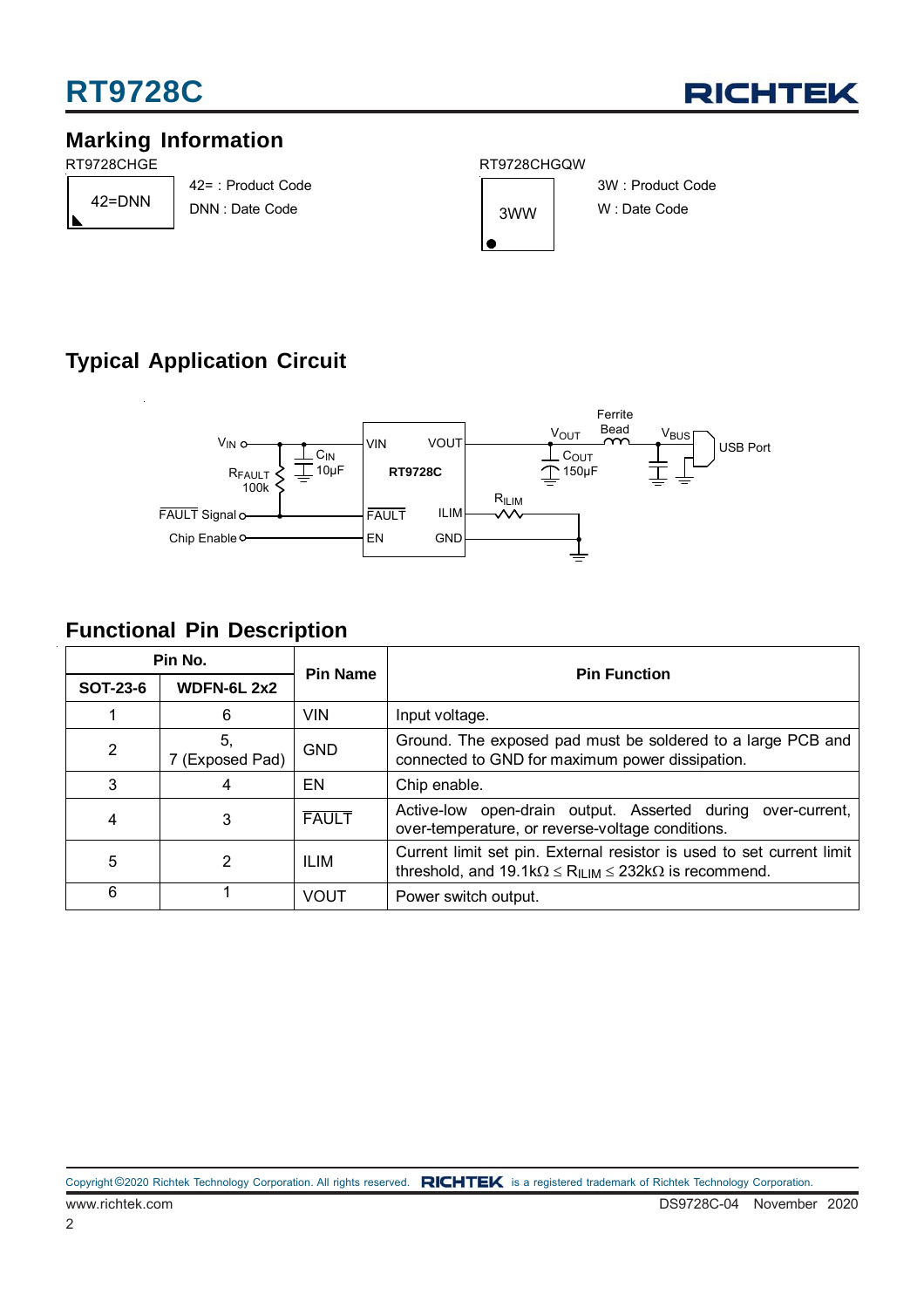### **Functional Block Diagram**



### **Operation**

The RT9728C are current-limited, power-distribution switches using P-channel MOSFETs for applications where short circuits or heavy capacitive loads will be encountered. These devices allow the user to program the current-limit threshold between 75mA and 1.3A (typ) via an external resistor. Additional device shutdown features include over temperature protection and reverse-voltage protection.

The driver controls the gate voltage of the power switch. The driver incorporates circuitry that controls the rise and fall times of the output voltage to limit large current and voltage surges and provides built-in soft-start functionality. The RT9728C enters the constant-current mode when the load exceeds the current-limit threshold.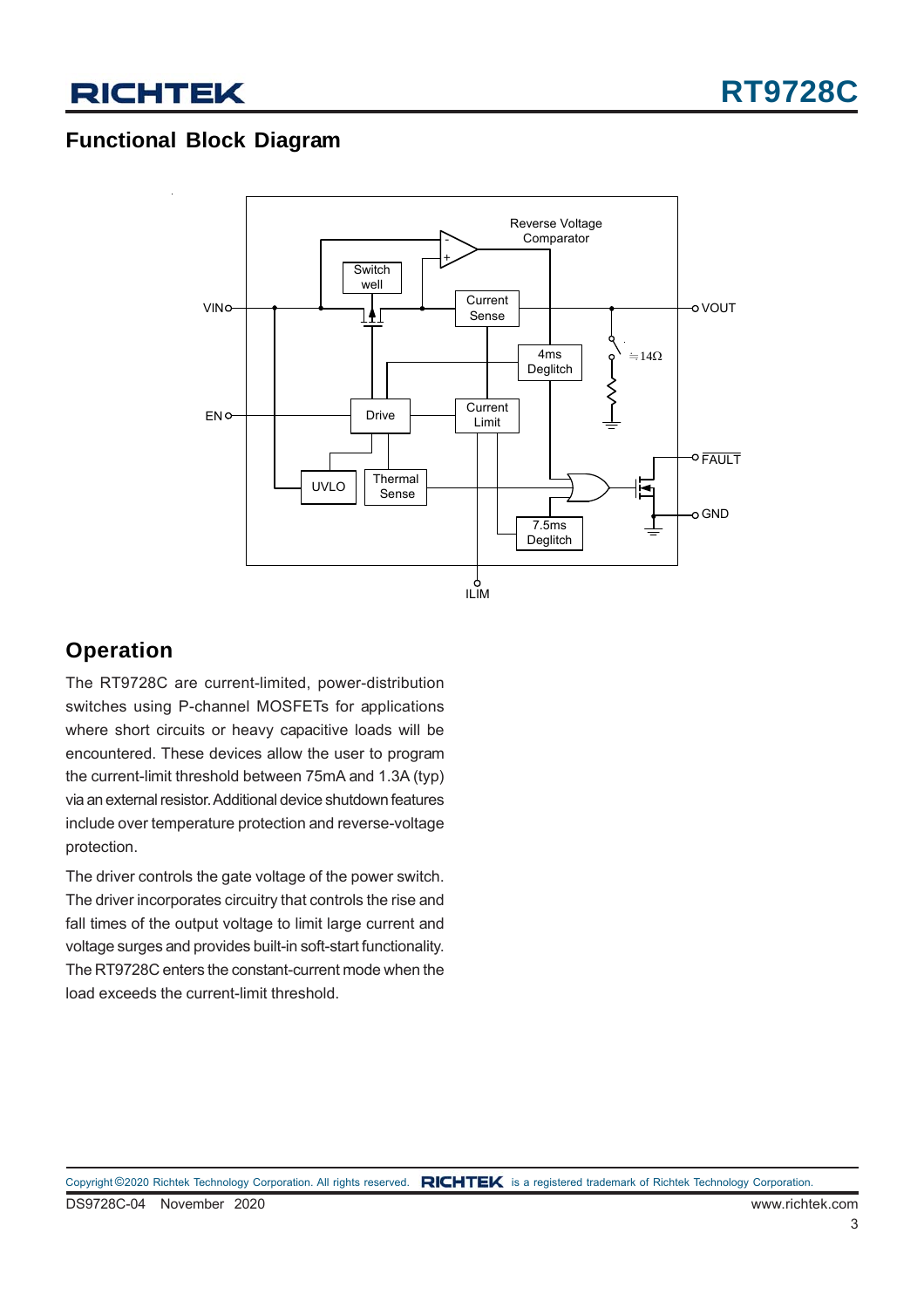## **RT9728C**



### **Absolute Maximum Ratings** (Note 1)

| • Power Dissipation, $P_D @ T_A = 25^{\circ}C$ |  |
|------------------------------------------------|--|
|                                                |  |
|                                                |  |
| • Package Thermal Resistance (Note 2)          |  |
|                                                |  |
|                                                |  |
|                                                |  |
|                                                |  |
|                                                |  |
|                                                |  |
| • ESD Susceptibility (Note 3)                  |  |
|                                                |  |

### **Recommended Operating Conditions** (Note 4)

### **Electrical Characteristics**

(V<sub>IN</sub> = 3.6V, 19.1k $\Omega \le R_{\text{lLIM}} \le 232k\Omega$ , T<sub>A</sub> = 25°C, unless otherwise specified)

| <b>Parameter</b>                                        |            | Symbol                | <b>Test Conditions</b>                                |                           | Min        | <b>Typ</b> | Max  | Unit      |  |
|---------------------------------------------------------|------------|-----------------------|-------------------------------------------------------|---------------------------|------------|------------|------|-----------|--|
| <b>EN Input Voltage</b>                                 | Logic-High | <b>V<sub>IH</sub></b> |                                                       |                           | 1.1        |            |      | V         |  |
|                                                         | Logic-Low  | VIL                   |                                                       |                           |            | $-$        | 0.66 |           |  |
| <b>Current Limit Threshold</b><br><b>Resistor Range</b> |            | RILIM                 | (nominal 1%) from ILIM to GND                         |                           | 19.1       | $-$        | 232  | kΩ        |  |
| Under Voltage Lockout                                   |            |                       | V <sub>IN</sub> rising                                |                           |            | 2.3        | --   |           |  |
| Threshold                                               |            | VUVLO                 | V <sub>IN</sub> falling                               |                           |            | 2.1        | --   | $\vee$    |  |
| <b>Shutdown Current</b>                                 |            | <b>I</b> SHDN         | $V_{IN}$ = 5.5V, no load on $V_{OUT}$ , $V_{EN}$ = 0V |                           | --         | 1          | 3    | μA        |  |
| <b>Quiescent Current</b>                                |            | lQ                    | $V_{IN} = 5.5V,$<br>no load on VOUT                   | $R_{ILIM}$ = 20k $\Omega$ |            | 120        | 170  | μA        |  |
|                                                         |            |                       |                                                       | $RILIM = 210kΩ$           |            | 120        | 170  |           |  |
| Reverse Leakage Current                                 |            | <b>IREV</b>           | $V_{OUT} = 5.5V, V_{IN} = 0V$                         |                           | --         | 1          | 3    | μA        |  |
| <b>Static Drain-Source On-State</b><br>Resistance       |            | $R_{DS(ON)}$          | $ISW = 0.2A$                                          |                           |            | 120        | --   | $m\Omega$ |  |
| <b>Current Limit</b>                                    |            |                       | $R_{ILIM}$ = 20k $\Omega$                             |                           | 1190       | 1295       | 1400 | mA        |  |
|                                                         |            |                       | $RILIM = 49.9kΩ$                                      |                           | 520<br>468 |            | 572  |           |  |
|                                                         |            | <b>ILIM</b>           | $R_{ILIM}$ = 210k $\Omega$                            |                           | 110        | 130        | 150  |           |  |
|                                                         |            |                       | ILIM shorted to VIN                                   |                           | 50         | 75         | 100  |           |  |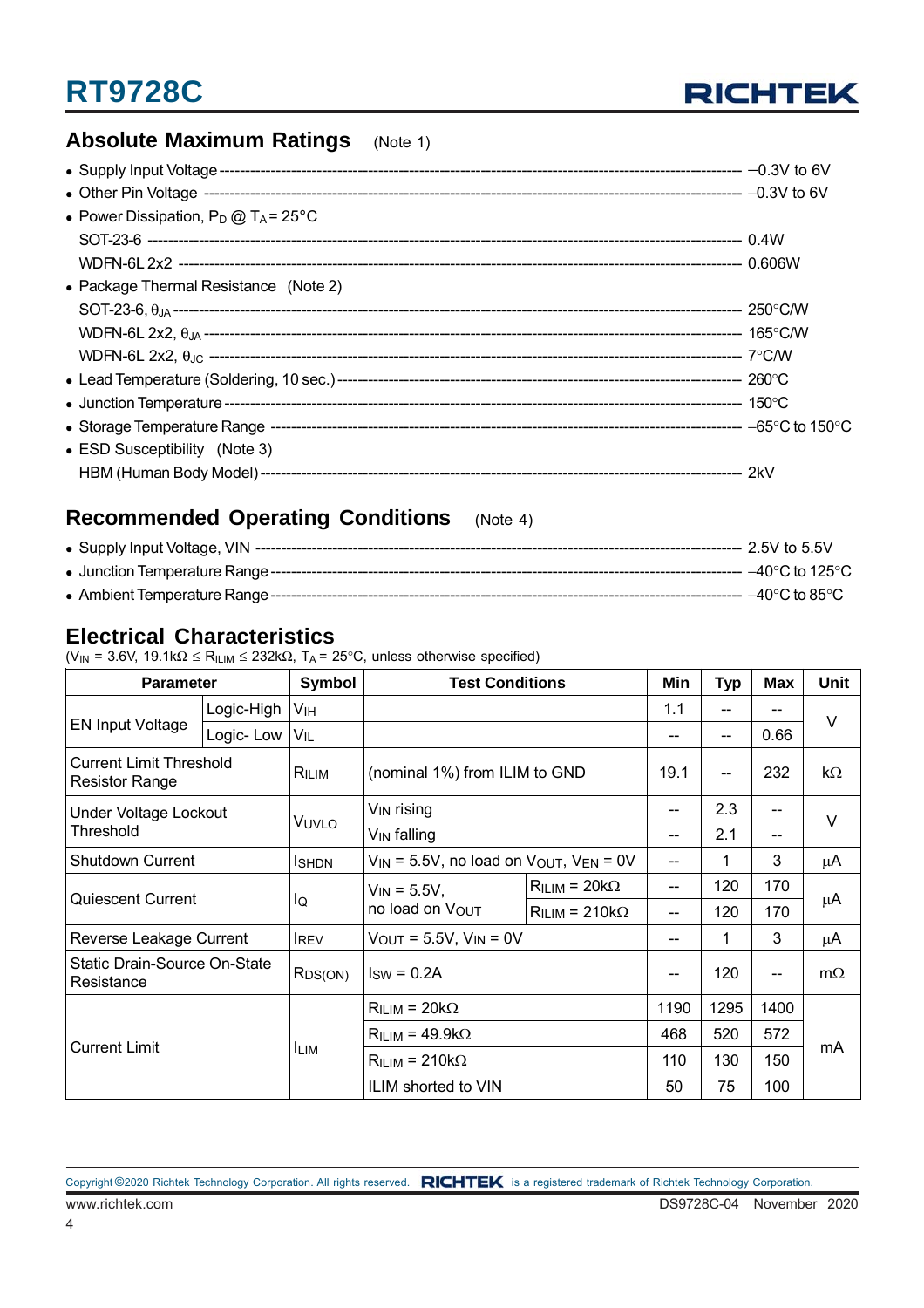## **RT9728C**

| <b>Parameter</b>                                                | Symbol                               | <b>Test Conditions</b>                                                             | Min            | <b>Typ</b> | <b>Max</b> | <b>Unit</b> |
|-----------------------------------------------------------------|--------------------------------------|------------------------------------------------------------------------------------|----------------|------------|------------|-------------|
| Reverse Voltage Comparator<br>Trip Point ( $V_{OUT} - V_{IN}$ ) |                                      |                                                                                    | --             | 135        | --         | mV          |
| <b>FAULT Output Low Voltage</b>                                 | VOL                                  | $l$ FAULT = 1mA                                                                    | --             | 180        | --         | mV          |
| <b>FAULT Off State Leakage</b>                                  |                                      | $V$ FAULT = 5.5V                                                                   | --             | 1          |            | μA          |
| <b>FAULT Deglitch</b>                                           |                                      | FAULT assertion or de-assertion due to<br>over current condition                   | 5              | 7.5        | 10         |             |
|                                                                 |                                      | FAULT assertion or de-assertion due to<br>reverse voltage condition                | $\overline{2}$ | 4          | 6          | ms          |
| FAULT Flag Assertion<br>Offset                                  | $V_{\overline{\mathsf{FAULT}}\_OFS}$ | Offset between fault flag assertion level<br>versus ILIM trigger level<br>(Note 5) | $-100$         | --         | 0          | mA          |
| <b>Thermal Shutdown</b><br>Temperature                          | Гsр                                  | (Note 5)                                                                           | --             | 160        | --         | $^{\circ}C$ |

**Note 1.** Stresses beyond those listed under "Absolute Maximum Ratings" may cause permanent damage to the device. These are stress ratings only, and functional operation of the device at these or any other conditions beyond those indicated in the operational sections of the specifications is not implied. Exposure to absolute maximum rating conditions may affect device reliability.

- **Note 2.**  $θ_{JA}$  is measured at T<sub>A</sub> = 25°C on a low effective thermal conductivity single-layer test board per JEDEC 51-3.  $θ_{JC}$  is measured at the exposed pad of the package.
- **Note 3.** Devices are ESD sensitive. Handling precaution is recommended.
- **Note 4.** The device is not guaranteed to function outside its operating conditions.
- **Note 5.** Guarantee by design.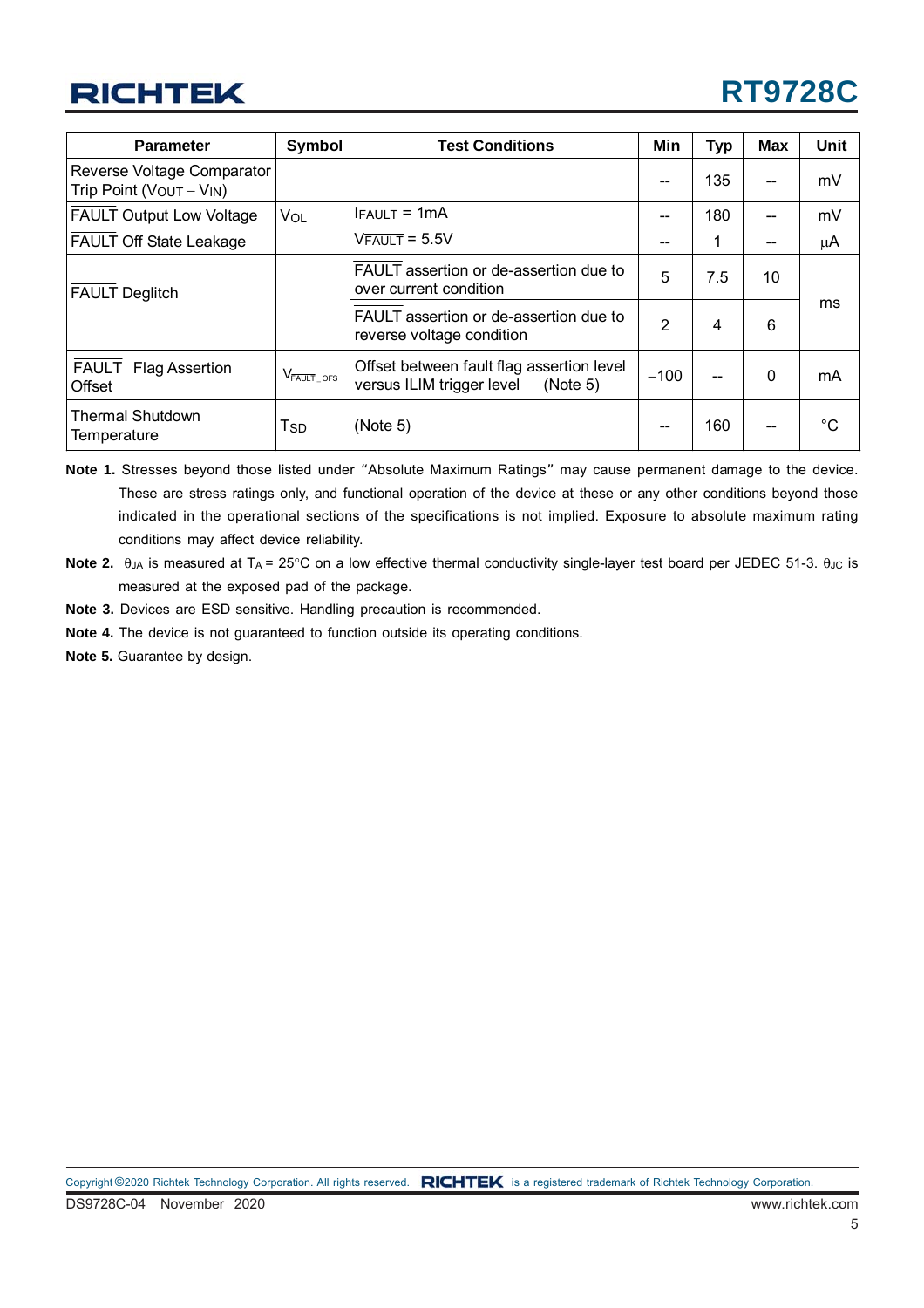

## **Typical Operating Characteristics**







**Under Voltage Lockout vs. Temperature**

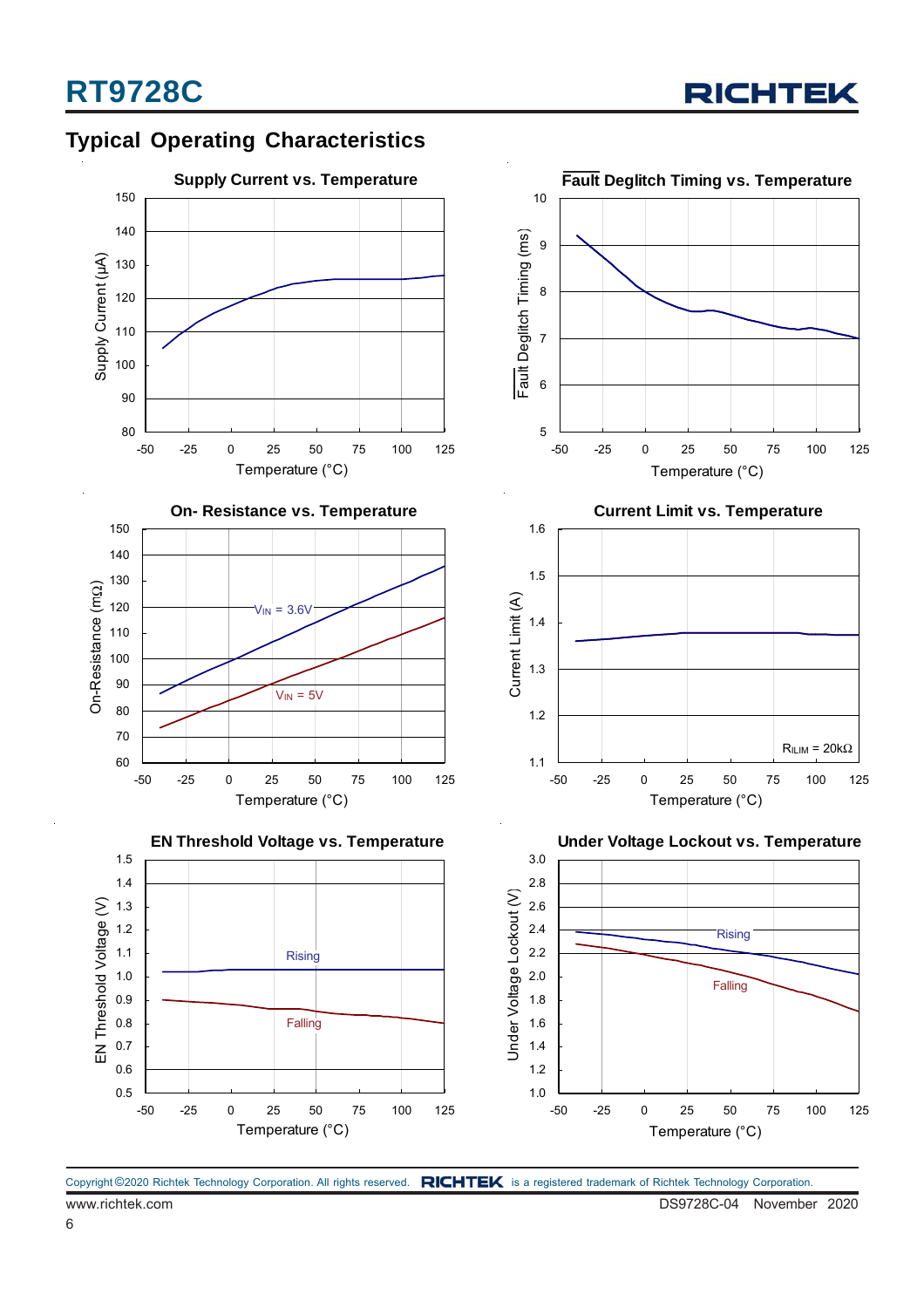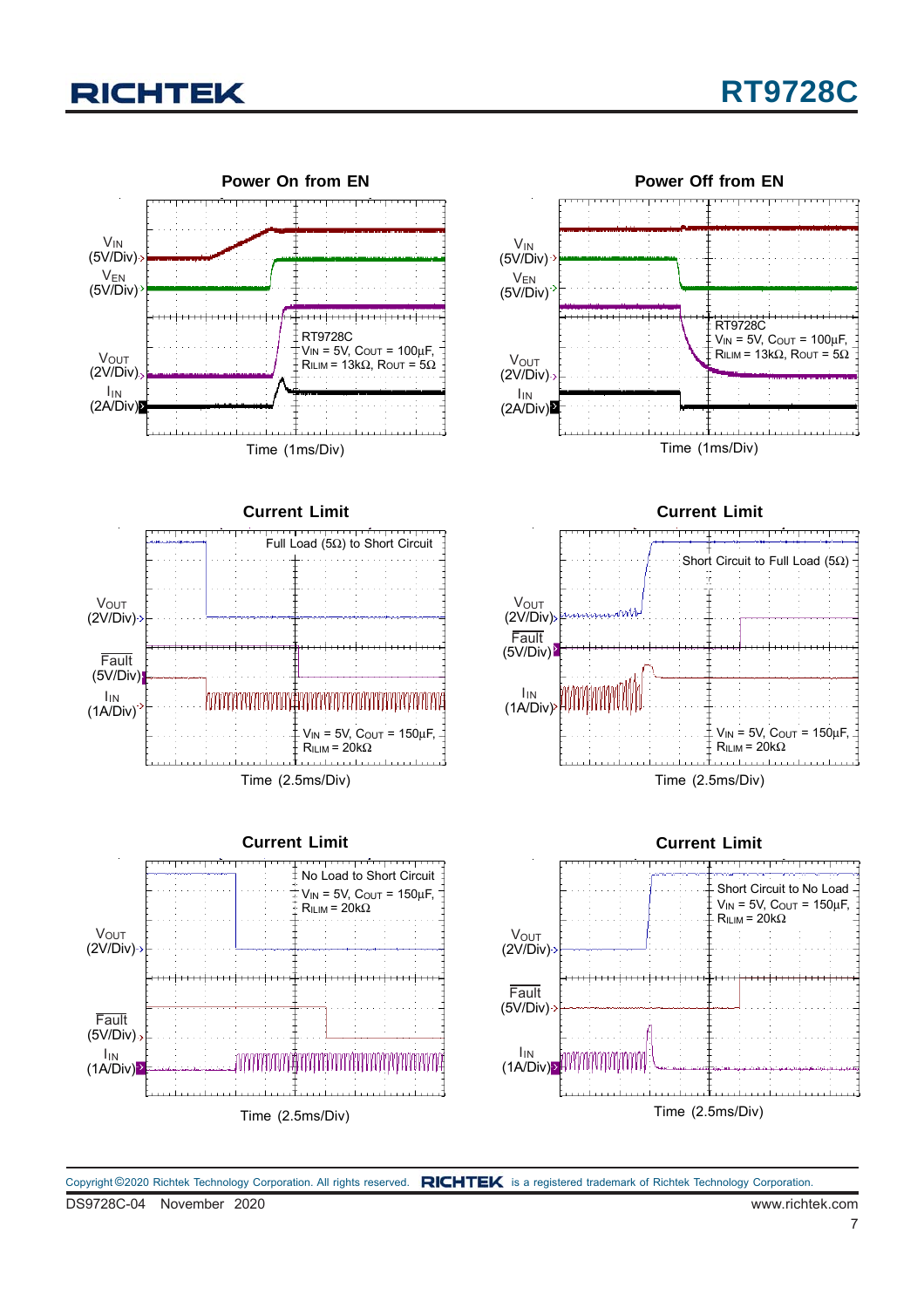## **RT9728C**





Copyright ©2020 Richtek Technology Corporation. All rights reserved. RICHTEK is a registered trademark of Richtek Technology Corporation.

8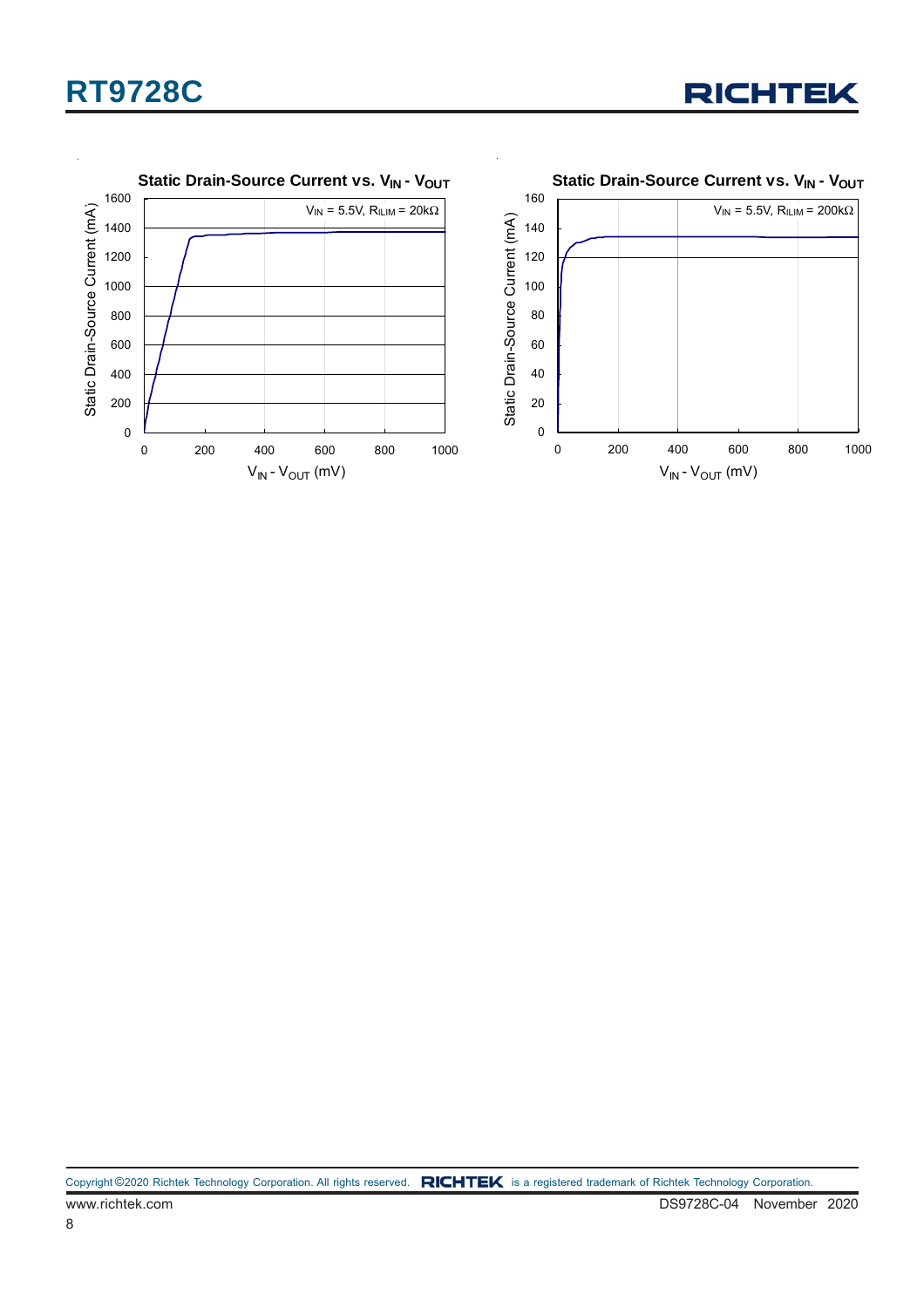## **Applications Information**

The RT9728C is a single P-MOSFET high-side power switch with active-high/low enable input, optimized for selfpowered and bus-powered Universal Serial Bus (USB) applications. The switch's low  $R_{DS(ON)}$  meets USB voltage drop requirements and a flag output is available to indicate fault conditions to the local USB controller.

### **Current Limiting and Short Circuit Protection**

When a heavy load or short circuit situation occurs while the switch is enabled, large transient current may flow through the device. The RT9728C includes a current-limit circuitry to prevent these large currents from damaging the MOSFET switch and the hub downstream ports. The RT9728C provides an adjustable current limit threshold between 120mA and 1.3A (typ) via an external resistor, R<sub>ILIM</sub>, between 19.1kΩ and 232kΩ. However, if the ILIM pin is connected to  $V_{IN}$ , the current limit threshold will be 75mA (typ). The maximum −100mA fault flag assertion offset needs cautions, especially for very low ILIM applications. Taking the application of ILIM = 250mA as an example, the minimum fault flag assertion level might Figure 1. Current Limit Threshold vs R<sub>ILIM</sub>

be 150mA (40% error versus its target). For short ILIM to VIN condition (75mA) the fault flag may go low. Once the current limit threshold is exceeded, the device enters constant-current mode until either thermal shutdown occurs or the fault is removed. The table1 shows a recommended current limit value vs.  $R_{\text{HIM}}$  resistor.



**Current Limit Threshold vs. RILIM** 

| <b>Desired Nominal</b>       | <b>Ideal Resistor</b> | Closet 1%              | <b>Actual Limits (Include R Tolerance)</b> |              |              |  |
|------------------------------|-----------------------|------------------------|--------------------------------------------|--------------|--------------|--|
| <b>Current Limit</b><br>(mA) | $(k\Omega)$           | Resistor ( $k\Omega$ ) | IOS Min (mA)                               | IOS Nom (mA) | IOS Max (mA) |  |
| 75                           |                       | Short ILIM to VIN      | 50.0                                       | 75.0         | 100.0        |  |
| 120                          | 226.1                 | 226.0                  | 101.3                                      | 120.0        | 142.1        |  |
| 200                          | 134.0                 | 133.0                  | 173.7                                      | 201.5        | 233.9        |  |
| 300                          | 88.5                  | 88.7                   | 262.1                                      | 299.4        | 342.3        |  |
| 400                          | 65.9                  | 66.5                   | 351.1                                      | 396.7        | 448.7        |  |
| 500                          | 52.5                  | 52.3                   | 443.9                                      | 501.6        | 562.4        |  |
| 600                          | 43.5                  | 43.2                   | 535.1                                      | 604.6        | 674.1        |  |
| 700                          | 37.2                  | 37.4                   | 616.0                                      | 696.0        | 776.0        |  |
| 800                          | 32.4                  | 32.4                   | 708.7                                      | 800.8        | 892.9        |  |
| 900                          | 28.7                  | 28.7                   | 797.8                                      | 901.5        | 1005.2       |  |
| 1000                         | 25.8                  | 26.1                   | 875.4                                      | 989.1        | 1102.8       |  |
| 1100                         | 23.4                  | 23.2                   | 982.1                                      | 1109.7       | 1237.3       |  |
| 1200                         | 21.4                  | 21.5                   | 1057.9                                     | 1195.4       | 1332.9       |  |
| 1300                         | 19.7                  | 19.6                   | 1178.0                                     | 1308.5       | 1439.0       |  |

#### **Table 1. Recommended RILIM Resistor Selections**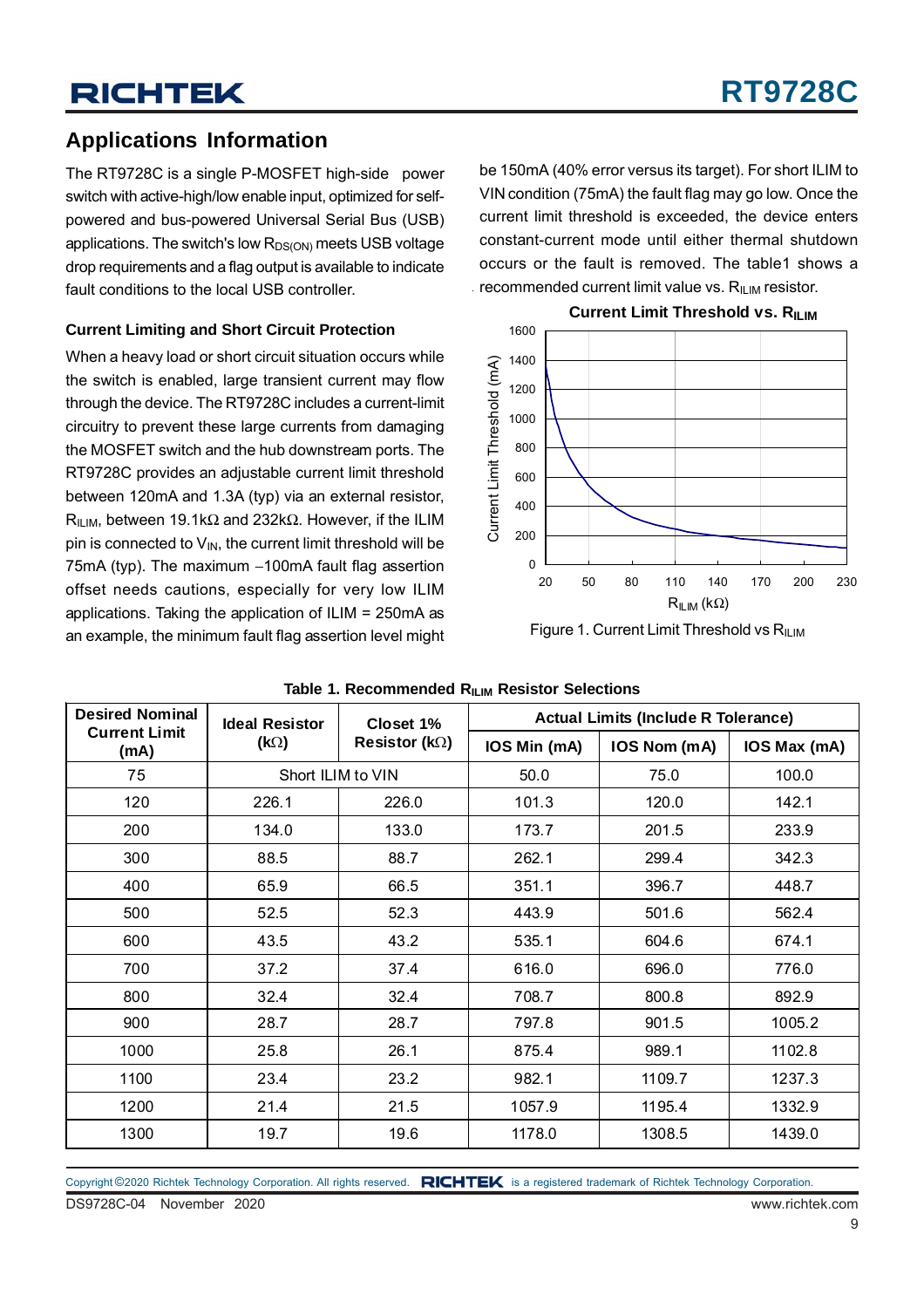#### **Fault Flag**

The RT9728C provides a FAULT signal pin which is an Nchannel open drain MOSFET output. This open drain output goes low when current exceeds current limit threshold,  $V<sub>OUT</sub> - V<sub>IN</sub>$  exceeds reverse voltage trip level, or the die temperature exceeds 160°C approximately. The FAULT output is capable of sinking a 1mA load to typically 180mV above ground. The FAULT pin requires a pull-up resistor; this resistor should be large in value to reduce energy drain. A 100kΩ pull-up resistor works well for most applications. In case of an over-current condition, FAULT will be asserted only after the flag response delay time, tD, has elapsed. This ensures that FAULT is asserted upon valid over-current conditions and that erroneous error reporting is eliminated. For example, false over-current conditions may occur during hot-plug events when extremely large capacitive loads are connected, which induces a high transient inrush current that exceeds the current limit threshold. The FAULT response delay time,  $t_D$ , is typically 7.5ms.

#### **Supply Filter/Bypass Capacitor**

A 10 $\mu$ F low ESR ceramic capacitor connected from  $V_{\text{IN}}$  to GND and located close to the device is strongly recommended to prevent input voltage drooping during hotplug events. However, higher capacitor values may be used to further reduce the voltage droop on the input. Without this bypass capacitor, an output short may cause sufficient ringing on the input (from source lead inductance) to destroy the internal control circuitry. Note that the input transient voltage must never exceed 6V as stated in the Absolute Maximum Ratings.

#### **Output Filter Capacitor**

Standard bypass methods should be used to minimize inductance and resistance between the bypass capacitor and the downstream connector to reduce EMI and decouple voltage droop caused by hot-insertion transients in downstream cables. Ferrite beads in series with VBUS, the ground line and the bypass capacitors at the power connector pins are recommended for EMI and ESD protection. The bypass capacitor itself should have a low dissipation factor to allow decoupling at higher frequencies.

For commercial applications where the ambient

temperature is 0°C to 70°C (such as a PC or USB hub), RT9728C supports an output capacitor range of up to 120μF. For industrial applications with an ambient temperature of −40°C to 125°C, please limit the output capacitance to less than 50μF to ensure normal startup.

#### **Chip Enable Input**

The RT9728C will be disabled when the EN pin is in a logic-low condition. During this condition, the internal circuitry and MOSFET are turned off, reducing the supply current to 1μA typical. The maximum guaranteed voltage for a logic-low at the EN pin is 0.66V. A minimum guaranteed voltage of 1.1V at the EN pin will turn on the RT9728C. Floating the input may cause unpredictable operation and EN should not be allowed to go negative with respect to GND. The EN signal must be asserted after input voltage ready or higher than UVLO threshold to satisfy the power sequence.

#### **Under-Voltage Lockout**

Under-voltage lockout (UVLO) prevents the MOSFET switch from turning on until input voltage exceeds approximately 2.3V (typ.). If input voltage drops below approximately 2.1V (typ.), UVLO turns off the MOSFET switch.

#### **Thermal Considerations**

For continuous operation, do not exceed absolute maximum junction temperature. The maximum power dissipation depends on the thermal resistance of the IC package, PCB layout, rate of surrounding airflow, and difference between junction and ambient temperature. The maximum power dissipation can be calculated by the following formula :

#### $P_{D(MAX)} = (T_{J(MAX)} - T_A)/\theta_{JA}$

where  $T_{J(MAX)}$  is the maximum junction temperature,  $T_A$  is the ambient temperature, and  $\theta_{JA}$  is the junction to ambient thermal resistance.

For recommended operating condition specifications, the maximum junction temperature is 125°C. The junction to ambient thermal resistance,  $\theta_{JA}$ , is layout dependent. For SOT-23-6 packages, the thermal resistance,  $\theta_{JA}$ , is 250 $\degree$ C/ W on a standard JEDEC 51-3 single-layer thermal test board. For WDFN-6L 2x2 packages, the thermal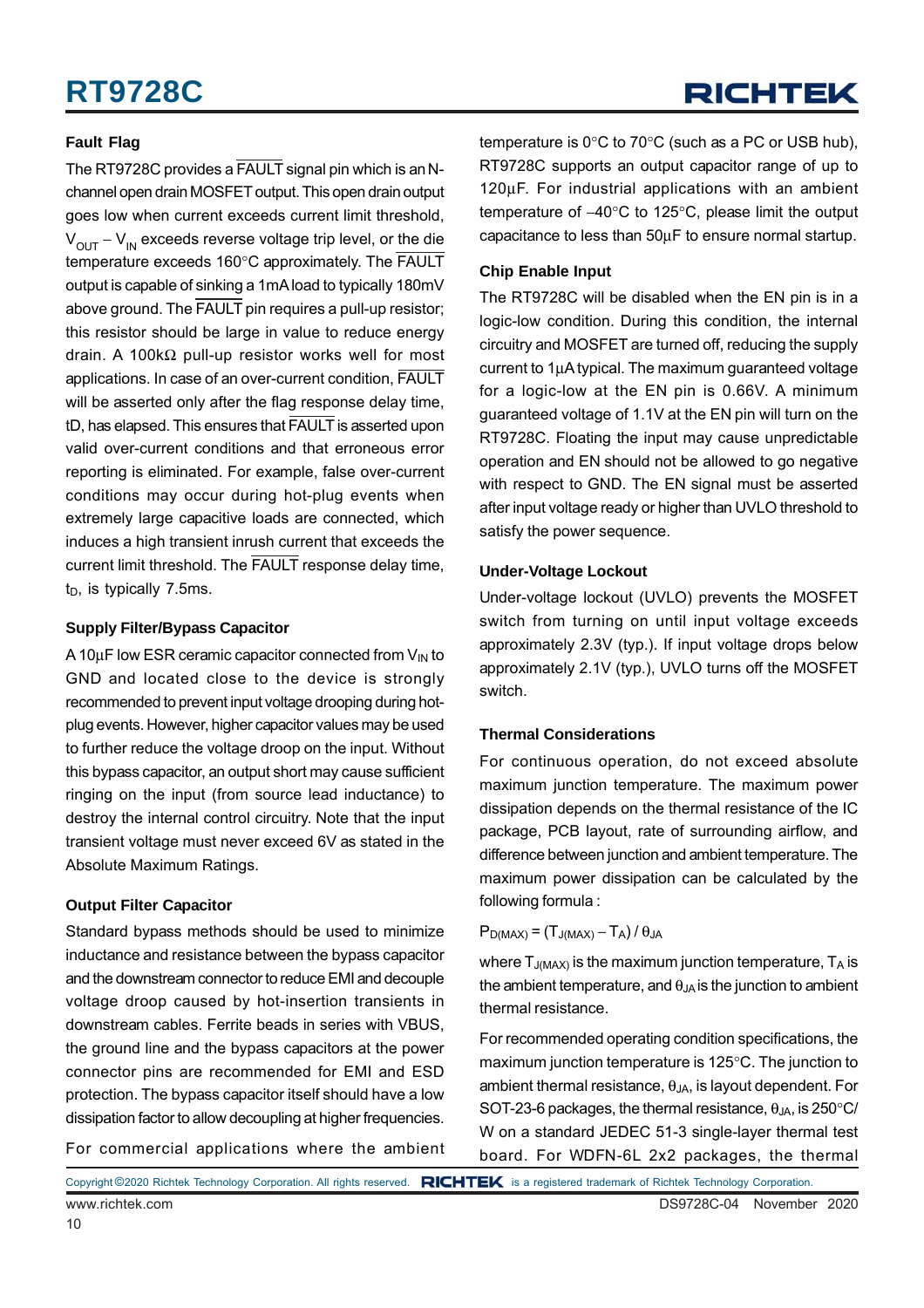resistance,  $\theta_{JA}$ , is 165°C/W on a standard JEDEC 51-3 single-layer thermal test board. The maximum power dissipation at  $T_A = 25^{\circ}$ C can be calculated by the following formula :

P<sub>D(MAX)</sub> = (125°C – 25°C) / (250°C/W) = 0.4W for SOT-23-6 package

 $P_{D(MAX)}$  = (125°C − 25°C) / (165°C/W) = 0.606W for WDFN-6L 2x2 package

The maximum power dissipation depends on the operating ambient temperature for fixed  $T_{J(MAX)}$  and thermal resistance,  $\theta_{JA}$ . The derating curves in Figure 2 allow the designer to see the effect of rising ambient temperature on the maximum power dissipation.



Figure 2. Derating Curve of Maximum Power Dissipation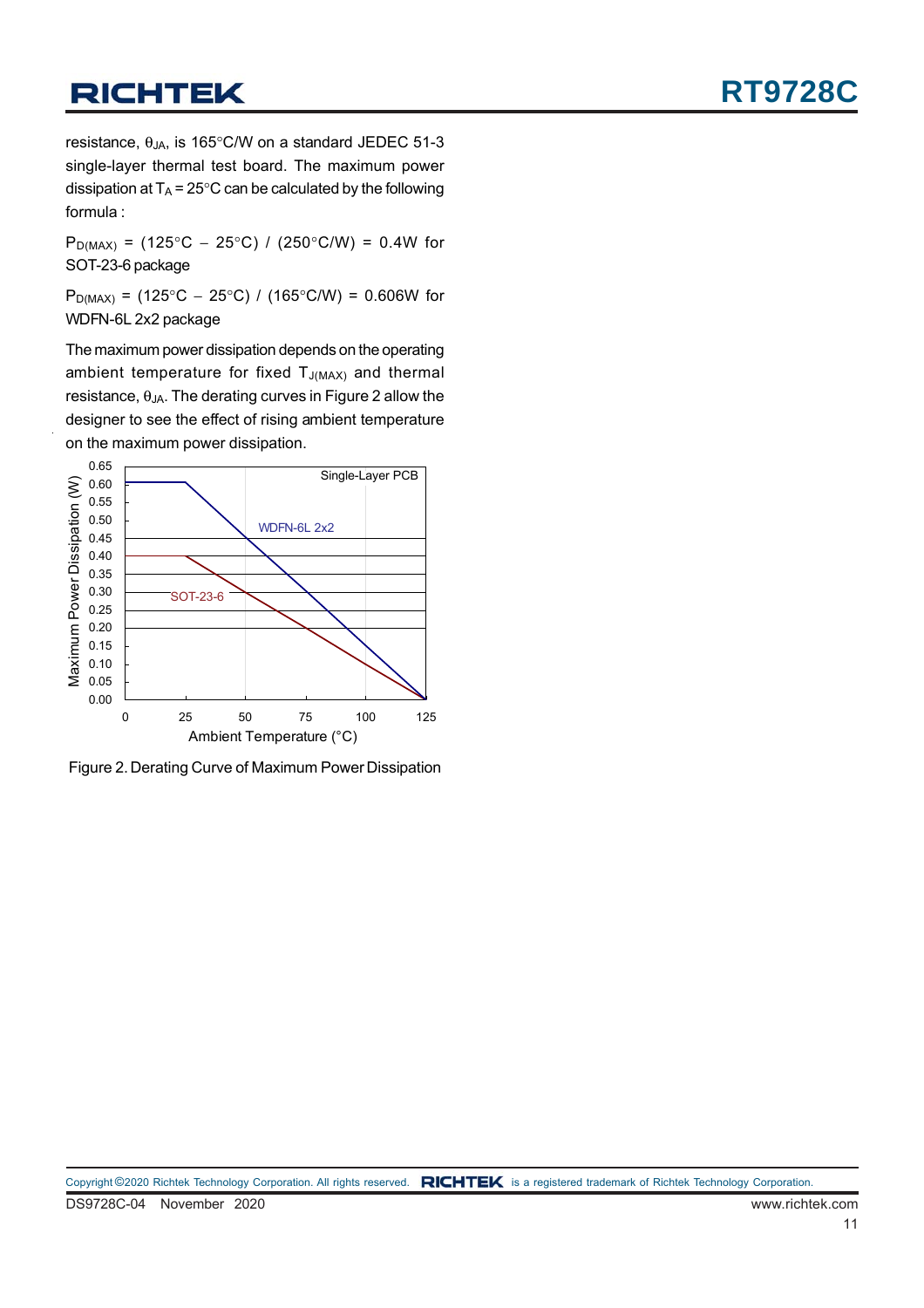

## **Outline Dimension**



|                |       | <b>Dimensions In Millimeters</b> | <b>Dimensions In Inches</b> |            |  |
|----------------|-------|----------------------------------|-----------------------------|------------|--|
| Symbol         | Min   | Max                              | Min                         | <b>Max</b> |  |
| A              | 0.889 | 1.295                            | 0.031                       | 0.051      |  |
| A <sub>1</sub> | 0.000 | 0.152                            | 0.000                       | 0.006      |  |
| B              | 1.397 | 1.803                            | 0.055                       | 0.071      |  |
| b              | 0.250 | 0.560                            | 0.010                       | 0.022      |  |
| C              | 2.591 | 2.997                            | 0.102                       | 0.118      |  |
| D              | 2.692 | 3.099                            | 0.106                       | 0.122      |  |
| e              | 0.838 | 1.041                            | 0.033                       | 0.041      |  |
| н              | 0.080 | 0.254                            | 0.003                       | 0.010      |  |
|                | 0.300 | 0.610                            | 0.012                       | 0.024      |  |

**SOT-23-6 Surface Mount Package**